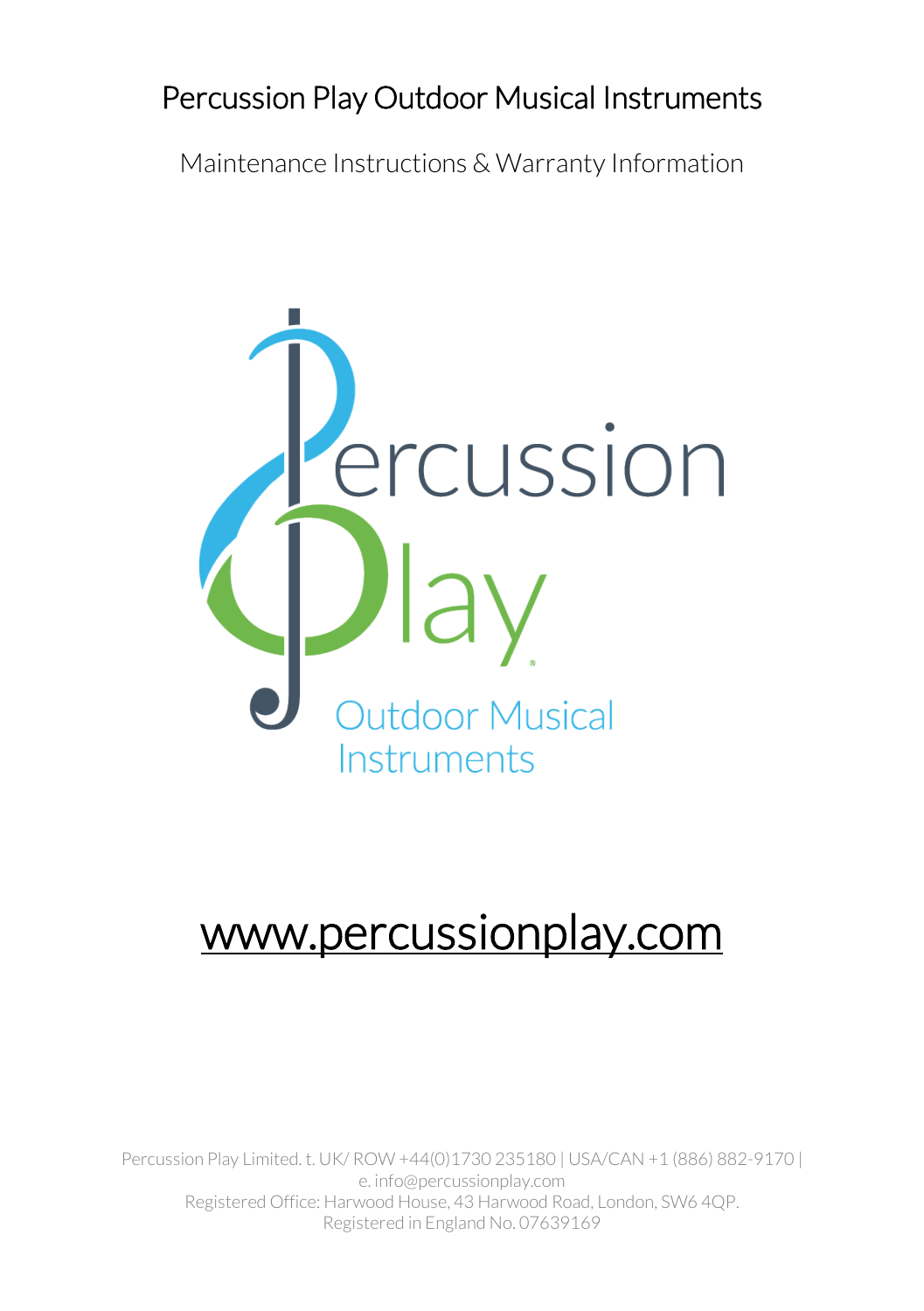Thank you for choosing Percussion Play Outdoor Musical Instruments to enhance your outdoor area. Percussion Play products are not only built to last, they're also extremely easy to take care of. A little routine care and maintenance will guarantee the highest performance from them, keep them playing in tip-top condition and ensure they continue to create a special musical experience. The durability of Percussion Play products can only be guaranteed if you carry out regular inspections and maintenance. This is the best way to preserve your Percussion Play product.

### Hardwood Notes

All our timber notes are made from Padauk. About as heavy, but stronger than oak, padauk is known for its bright orange-red heartwood. The timber is strong, durable and extremely resistant to rot or termite attack with excellent weathering properties. Left to nature, the UV sunrays and traditional weathering, the Padauk's appearance will change from vivid red toning down to dark purple-brown. Padauk has excellent tonal qualities. It is most frequently used in high-end joinery and cabinetry, but is also used in boat-building, agricultural implements, decking and flooring. This extremely stable timber with high strength properties.

The only maintenance required is to wash the timber once or twice a year using a brush and mild antibacterial detergent and rinse with clean cold water. Do not use bleach, solvent or acid-based cleaners. This will remove algae and lichens where required.

For minor repair of scratches or damage due to misuse rub the surface lightly in the direction of the wood grain using a light sandpaper.

### Aluminium Notes

The aluminium notes of Percussion Play products have an extremely high resistance to corrosion due to an anodic coating that cannot be peeled off or flake away. It is highly durable and resistant to most atmospheric attacks.

Your aluminium notes or chimes can be kept clean with soapy water or a mild antibacterial detergent solution followed by rinsing with clean cold water. After drying, a good household wax spray polish may be used. Grease and dirt deposits may be removed by using solvents such as white spirit in conjunction with a soft cloth or soft bristle brush. On no account should harsh abrasives be used for cleaning. As the notes are permanently exposed to some atmospheric weathering, they should be regularly cleaned, and we recommend not less than four times a year.

### (GRP) Fibreglass Notes

GRP stands for 'Glass fibre Reinforced Plastics', also referred to as 'Fibreglass'. Once cured, GRP will remain in its original condition (with exception of some colour deterioration) with only chemical or mechanical damage resulting in any change of this condition. A popular choice where exposure to harsh environments is likely it's UV resistant has excellent resistance to extreme temperatures, salt air, and a variety of chemicals. Because GRP is chemically inert and corrosion-resistant coupled with being low maintenance it serves as an excellent component in Outdoor Musical Instruments. To keep the notes of your instrument looking their best simply wipe clean with a mild antibacterial detergent and rinse with clean cold water. Do not use bleach, solvent or acid-based cleaners.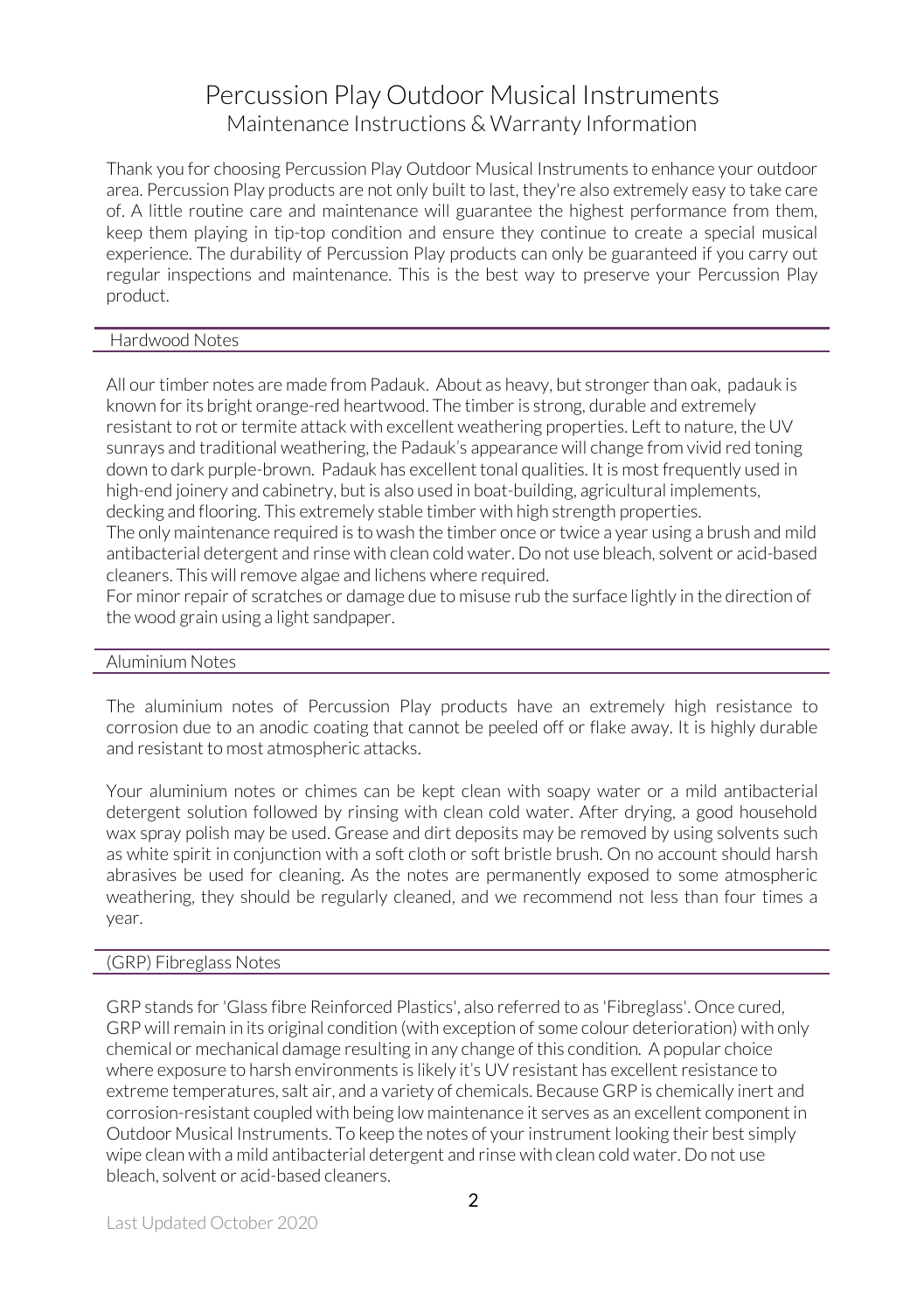### Plastic Products

Made with UV stable plastic these products are extremely low maintenance. To keep them looking their best, simply wipe clean with a mild antibacterial detergent and rinse with clean cold water. Do not use bleach, solvent or acid-based cleaners. If the product has been painted then touch up paints are available from Percussion Play Ltd (or your chosen distributor) should you wish to cover any blemishes which may be caused over the years, either by misuse or accidental damage.

### Stainless Steel Products

Many Percussion Play products are made of Stainless Steel. Stainless steel is anti-allergenic and has enhanced corrosion resistance making it suitable for aggressive atmospheric environments. All our products made from stainless steel are extremely low maintenance but must be kept clean for a long material life.

To keep your product looking its best, simply wipe clean with a mild antibacterial detergent and rinse with clean cold water. All cleaning solutions including acid based (except hydrochloric acid) are suitable, as long as thoroughly rinsed with clean water afterwards. Stainless steel polish can be used should you wish to cover any blemishes which may be caused over the years, either by misuse or accidental damage. Stainless steel is very low maintenance but in external areas it is recommended to be checked for blemishes or surface scratches – see maintenance schedule.

### Timber Products

All timber frames are made from pressure treated European redwood and are guaranteed against rot and fungal decay for 10 years. As timber is a natural product it will continue to adapt to atmospheric conditions i.e. in warm dry weather the timber shrinks and in wet weather the reverse applies. This movement will cause some cracking and splitting in the timber, however these are always allowed for when calculating the required strength of each component within the structure.

You do not need to renew the wood protection provided by the treatment process. The effects of weather and direct sunlight become visible by way of an outside deterioration of the cell structure, constituents such as tannic acids are extracted, and the result is a greying of the material. However, this affects the outside only and represents no reduction of quality, stability or wood protection.

If your timber frame has become dirty or attracted some surface algae, then we recommend cleaning it with a soap-based biodegradable outdoor cleaner available at DIY stores or Garden Centres. Simply mix the solution to the recommended dilution, saturate the affected areas using a watering can fitted with a rose or compression sprayer and leave. The product is best applied during a dry spell. The degree of timber maintenance required depends on the location, amount of sun received and general wear and tear.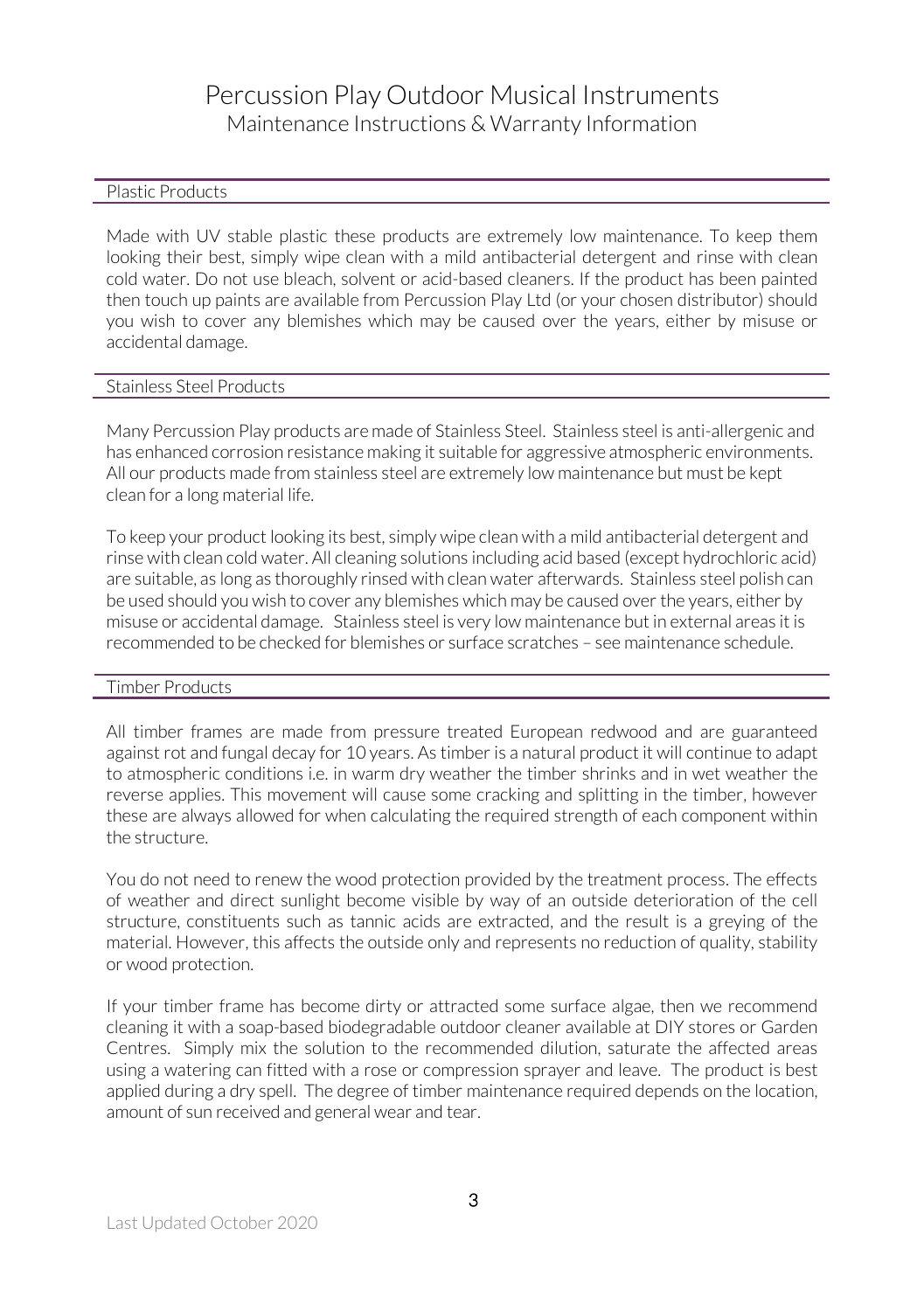### Maintenance for Instruments with timber stands/posts installed below ground level

The supporting posts are essential to the stability and safety of the equipment and therefore require your particular attention. You must regularly free the posts of moss or other objects that may allow humidity to penetrate the wood. The posts must be checked for their stability both during the Monthly & Annual Inspections.

The post must be replaced immediately if it shows excessive weathering or the first signs of a fungal attack, damage by animals or strimmers, or in case of any other signs indicating a possible instability. Below is a test procedure that allows you to inspect the timber installed:

Remove surfacing surrounding the post to check the state of the post at foundation level. Use a blunt tool such as a hammer and knock on the wood. The sound must be uniform throughout the entire post (unless the wooden part has holes or wet parts) Try to penetrate the surface of the wood with a pointed object such as a screwdriver. The surface should show resistance.

If the timber component does not pass all of the above tests, it must be replaced.

### Maintenance for Instruments with metal stands/posts installed below ground level

Metal posts for Percussion Play instruments are made from either aluminium or stainless steel. These should to be checked every month to see whether particular conditions (e.g. salt water, electrolytic corrosion) have caused pitting or a weakening of the installed post at ground level. Below is a test procedure that allows you to inspect the posts installed:

Remove surfacing surrounding the post at foundation level to check for anomalies or damage from vandalism. If posts weaken or are subject to vandalism, the instable post has to be repaired by an expert, or be replaced. Percussion Play Ltd can replace items under warranty terms, if outside of the terms certain charges will apply.

### Alterations to Percussion Play Equipment

Alterations to the instruments, frames or structures that could affect the essential safety or sound of the equipment should only be carried out after consultation with Percussion Play Limited; any other alterations may affect the warranty of your product.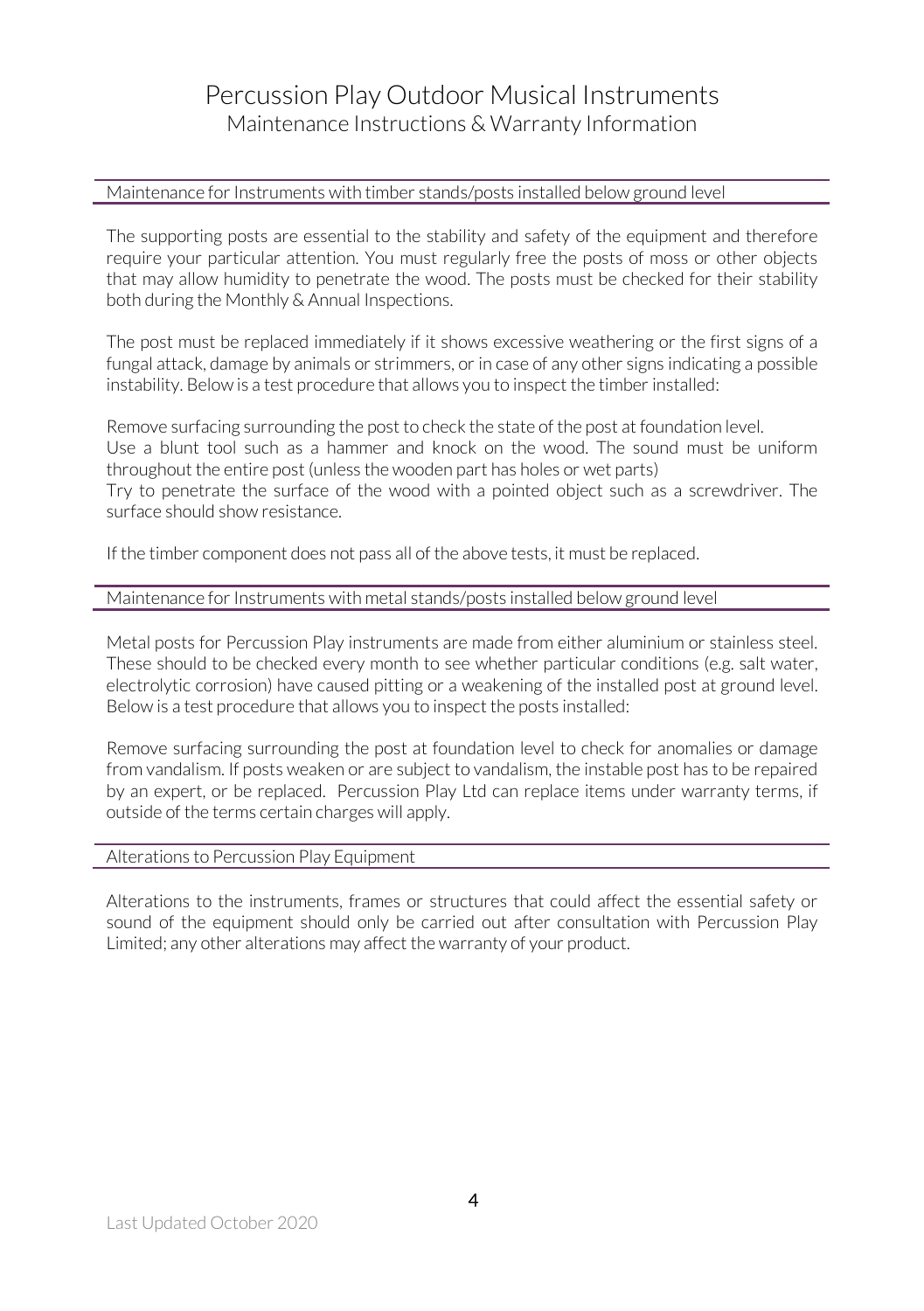### Repairs & Replacement Parts

Percussion Play Instruments are designed for permanent outdoor installation and use extremely hardwearing materials especially designed to give maximum protection.

Spare parts and additional beaters/paddles are available from Percussion Play Ltd or your chosen distributor.

All repair and warranty questions should be directed to the distributor from whom the instrument was purchased. If needed, they will contact Percussion Play about the repair. However, should you experience any difficulties then please contact us directly and we will be pleased to assist you in any way that we can.

#### **Warranty**

Percussion Play warranty our materials and workmanship against defects from the day of consignment, subject to installation being carried out by competent persons in accordance with the manufacturer's installation instructions.

We reserve the right to refuse any claim if you cannot provide evidence of the execution of regular inspection and maintenance works.

Products and/or components may be repaired or exchanged on an Ex Works basis and may be subject to the defective parts being returned to Percussion Play or its authorised Agent.

This guarantee does not affect your statutory rights.

Limited Twenty Five (25) Year Warranty - Percussion Play offers an unrivalled Limited 25 Year Warranty on metalwork used in the supporting structure of stands and frames against structural failure caused by deterioration due to exposure to weather or by defective materials or defective workmanship.

Limited Ten (10) Year Warranty – on timber, composite, aluminium and stainless steel components (includes notes and fixings) against structural failure caused by deterioration due to exposure to weather or by defective materials or defective workmanship.

Limited Two (2) Year Warranty – on mallets and components used in the initiation of percussive sound on our instruments and associated fastening hardware, on fastening hardware associated with notes.

These Limited Warranties do not include fading of colours, damage due to excessive wear and tear, vandalism, or negligence.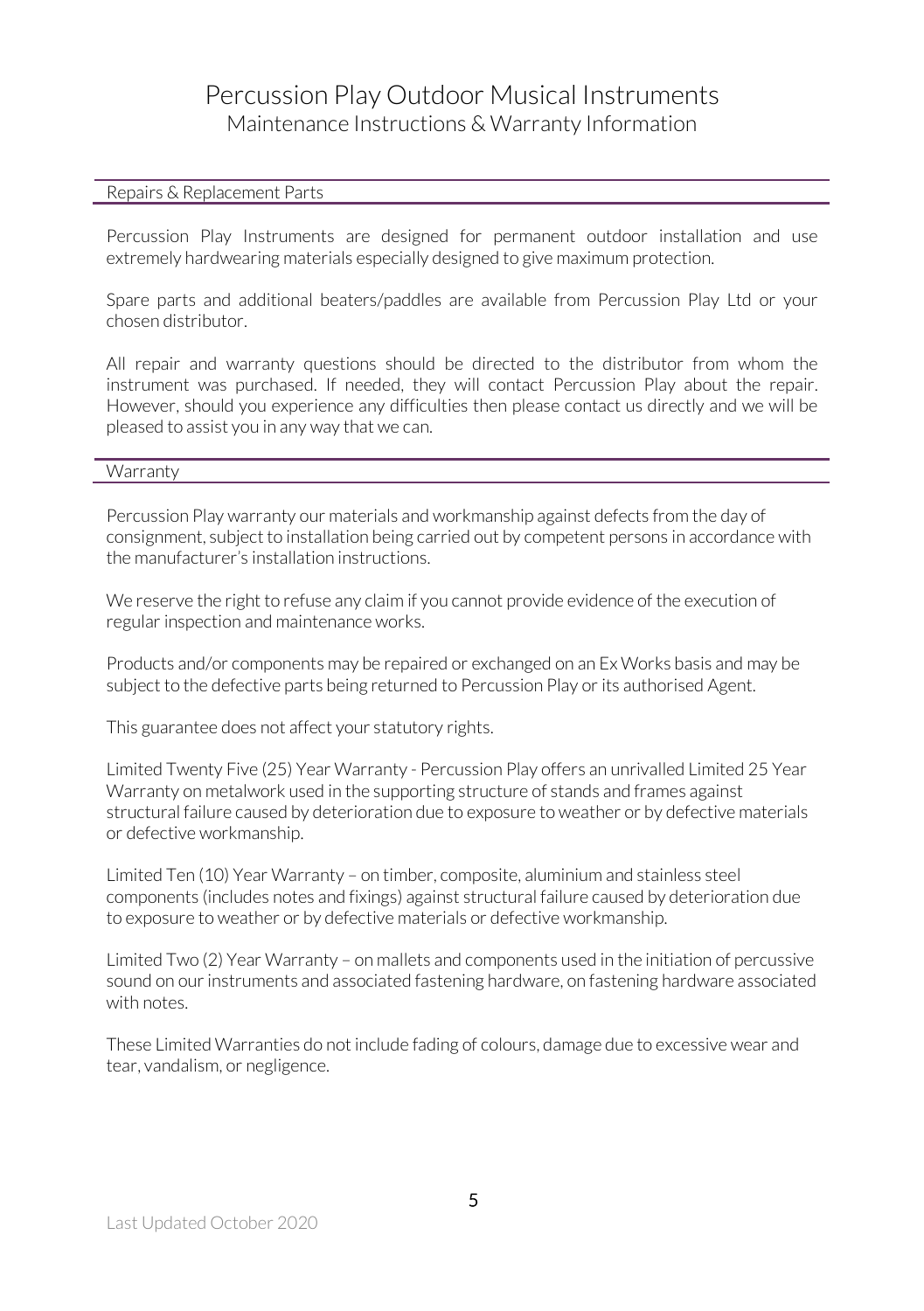### EN1176 Requirements (Applies to Children's Playground Equipment)

All children's playground equipment is subject to regular inspections and maintenance works.

The maintenance of your Percussion Play Ltd products according to these instructions is prerequisite to the Percussion Play Ltd warranty and adheres to the definitions given in EN1176. Full copies of the European Playground Standards can be purchased from the British Standards Institute website.

### *Excerpt from EN 1176-7:*

### Section 7 - Inspection schedule

7.1. To avoid accidents, the operator has to make sure that an adequate inspection schedule is developed and adhered to for each playground. In such a schedule, all local conditions and manufacturer's indications that may have an influence on the necessary maintenance frequency, have to be taken into consideration.

The inspection schedule should list all parts, which have to be checked during the different inspections, and the inspection procedures.

7.2. If severe and safety-endangering defects are discovered during an inspection, they should be eliminated immediately. If they cannot be repaired or replaced at once, the respective equipment has to be excluded from use, e.g. by dismantling or closing it down. If an equipment component has to be removed, e.g. for maintenance works, all anchoring or foundations that remain in the ground have to be removed also or be made inaccessible by means of covers. The construction site should then be secured.

As stated in the standards, we recommend a weekly 'Routine Visual Inspection' of your playground. In cases of heavily used or high-risk (e.g. vandalism) playgrounds or if the age of the equipment requires more frequent checks, you may want to increase the frequency of these inspections to daily. An 'Operational Inspection' should be carried out every month and after 12 months at the latest you are required to carry out an 'Annual Inspection' (for best effect this should be completed after the winter months).

Records should be kept alongside these instructions of all actions taken as part of safety management. On the last pages of these maintenance instructions you are offered a Maintenance Record Sheet for the entry of your maintenance report results.

### Daily/Weekly Visual Routine Inspection

The routine maintenance of your Percussion Play Ltd instruments consists of preventative measures to maintain their level of safety and performance. On a 'Daily/Weekly Visual Routine Inspection' you should be checking for visible damage and loose parts;

Are there any exposed foundations? Can you see sharp edges, broken, frayed or missing parts? Are components overly worn and torn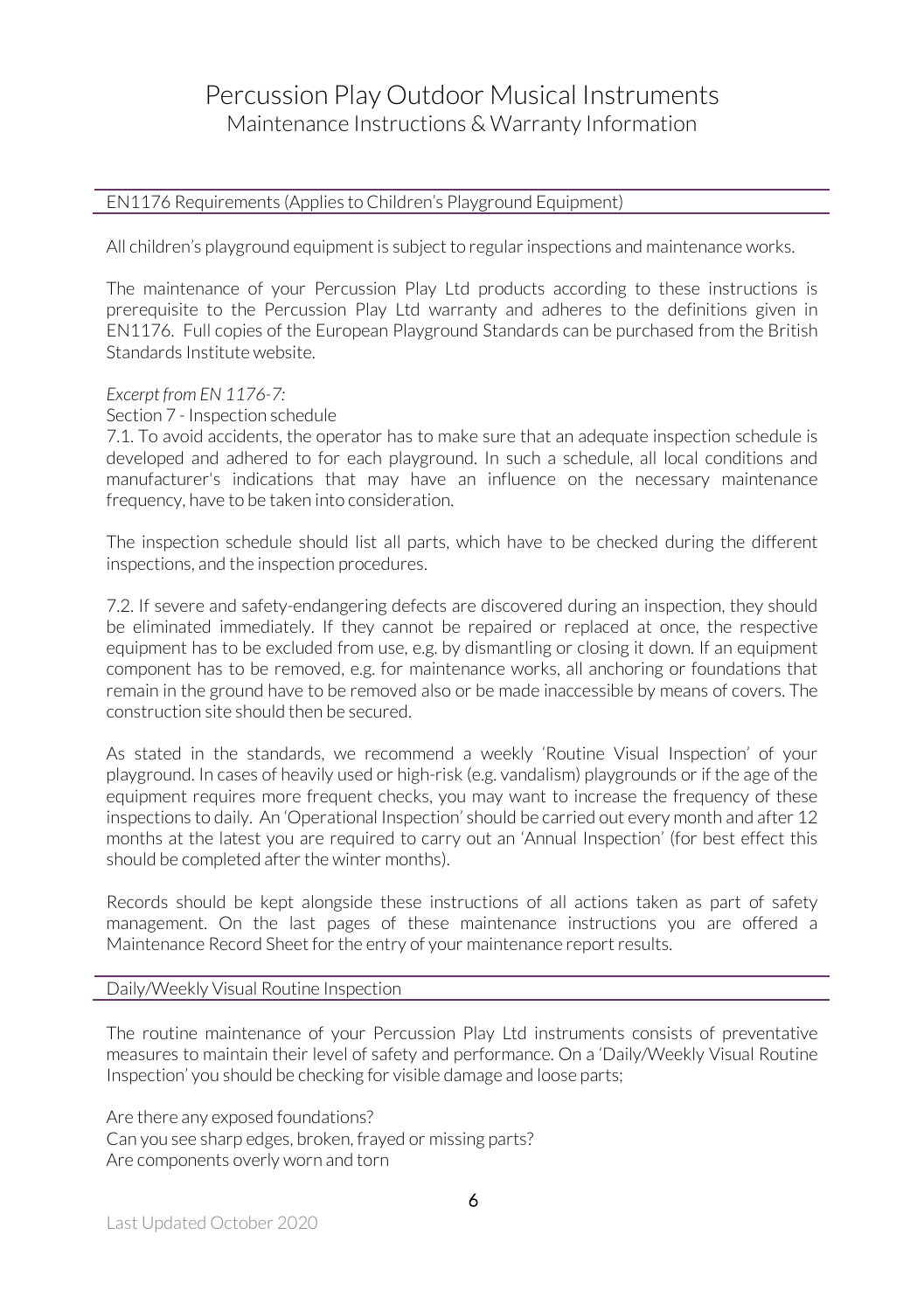We strongly recommend the daily inspection of heavily used or high-vandal-risk playgrounds or those that have already been in service for a certain period of time. All damages and defects have to be eliminated immediately in order to guarantee the safety and functional reliability of your Percussion Play Ltd products.

Record your findings and any action taken in the Maintenance Record Sheet on the last page of this document.

#### Monthly Operational Inspection

As for the "Weekly Visual Routine Inspection", the following checks have to be carried out during the Monthly Operational Inspection:

Are there any exposed foundations? Can you see sharp edges, broken or missing parts? Are components overly worn and torn?

The Monthly Operational Inspection requires the following supplementary checks:

Are all wooden components acceptable? (E.g. no splinters or other damages) Are all metal parts well connected and not worn down? Are all screwed connections and bolted joints tight? If not, please tighten them. Are all plastic and/or rubber components satisfactory?

All damages and defects have to be eliminated immediately in order to guarantee the safety and functional reliability of your Percussion Play Ltd products.

Record your findings and any action taken in the Maintenance Record Sheet on the last page of this document

#### Annual Inspection

You should carry out the 'Annual Inspection' after the winter or at least after 12 months. In addition to those of the 'Daily Visual Routine Inspection' and the 'Monthly Operational Inspection', the following checks are required:

Are all foundations stable and the equipment well anchored?

Replace joints that show severe corrosions or heavy wear and tear.

Wooden components: All wooden components exposed to weather conditions have to be checked.

All damages and defects have to be eliminated immediately in order to guarantee the safety and functional reliability of your Percussion Play Ltd products.

Record your findings and action taken in the Maintenance Record Sheet on the last page of this document. We recommend you copy the Maintenance Record Sheet or create your own for ongoing Maintenance reporting.